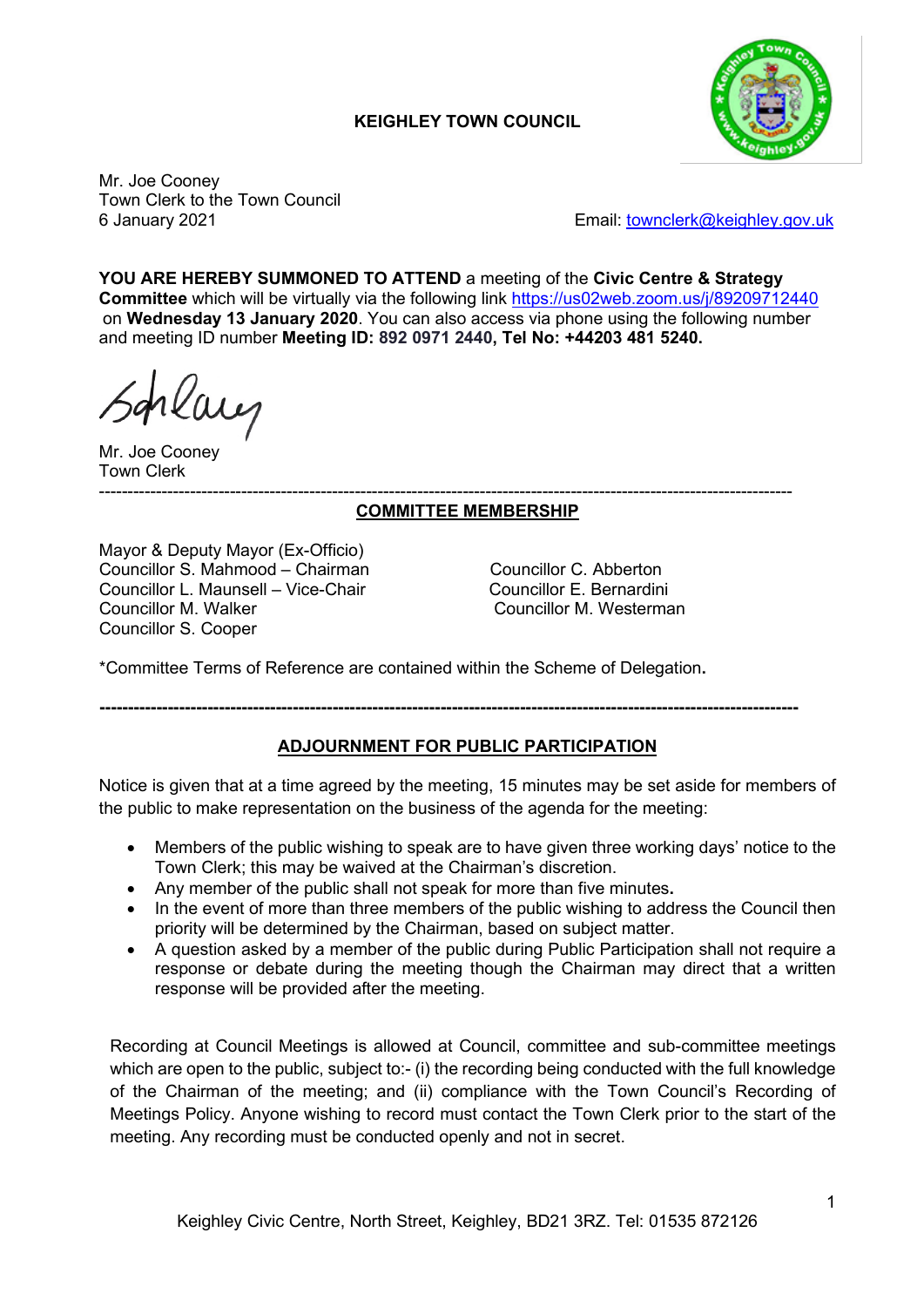## **AGENDA**

## **1. Welcome & Introduction**

The Chairman will remind members of the arrangements for virtual meetings.

## **2. Apologies for absence**

Members are asked to receive apologies of absence for this meeting.

### **3. Declarations of Interest**

 To receive declarations of interest under consideration on this agenda in accordance with the Localism Act 2011 s32 and the relevant Authorities (Disclosable Pecuniary Interests) Regulations 2012.

 Members are reminded that should you declare a pecuniary interest at a meeting, it is your responsibility to inform the Monitoring Officer.

i) Declarations of Interest from Members

ii) Declarations of Interest from Officers

### **4. Public Question Time and Participation**

 Members of the public are advised that they are welcome to ask questions about items on the Agenda. It is not always possible to give a verbal response at the meeting and questions may receive a written reply. No resolution can be made under this item.

 Questions should relate to matters of Town Council policy or practice and not relate to the individual affairs of either the questioner or any other named person.

## **5. Minutes – For Decision**

Members are asked to approve the minutes of the Civic Centre & Strategy Committee held on Wednesday 11 November 2020

#### **6. Progress Report – For Noting**

To receive the progress report following the last meeting held Wednesday 11 November 2020.

### **7. Town Plan**

To receive an update on the Town Plan Progress.

## **8. Budget Update – For Decision**

To receive an update on the Civic Centre & Strategy budget.

 *Copy attached*

*Copy attached*

*Copy attached*

*Copy attached*